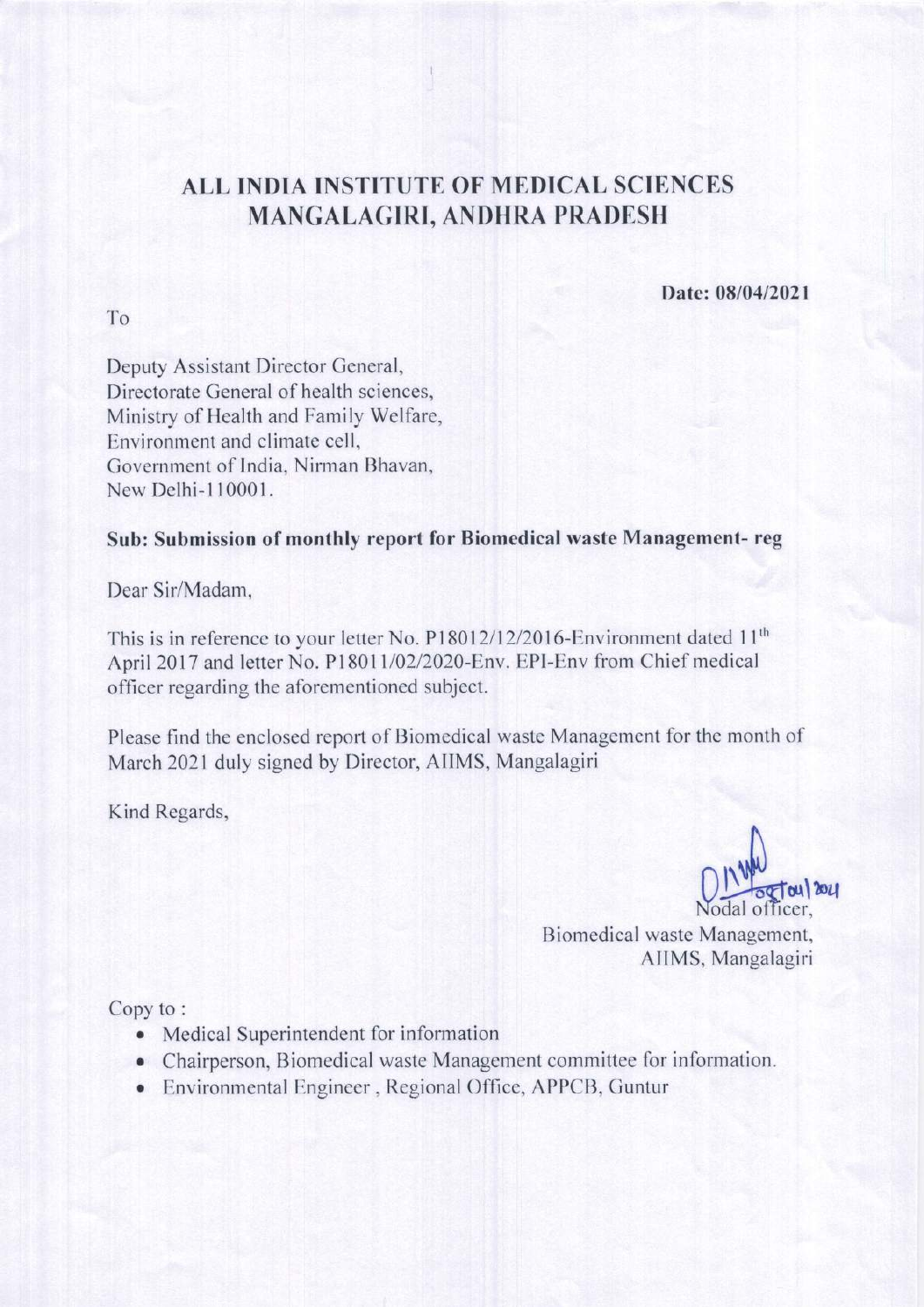## Form - lV (See rule 13) MONTHLY REPORT- MARCH 2021

| Sl. No.      | <b>Particulars</b>                                                                                                                       |                |                                                                                              |
|--------------|------------------------------------------------------------------------------------------------------------------------------------------|----------------|----------------------------------------------------------------------------------------------|
| $\mathbf{1}$ | <b>Particulars of the Occupier</b>                                                                                                       |                |                                                                                              |
|              | of<br>authorised<br>the<br>person :<br>Name<br>(i)<br>(occupier or operator of facility)<br>operator of facility)                        |                | <b>Director AllMS</b><br>Prof. Mukesh Tripathi                                               |
|              | (ii) Name of HCF or CBMWTF                                                                                                               | t.             | All India Institute of Medical Sciences (AIIMS)                                              |
|              | (iii) Address for Correspondence                                                                                                         | ř.             | AIIMS, Mangalagiri, Andhra Pradesh-522503                                                    |
|              | (iv) Address of Facility                                                                                                                 |                | Same as above                                                                                |
|              | (v)Tel. No, Fax. No                                                                                                                      | ÷              | 08645-231133                                                                                 |
|              | (vi) E-mail ID                                                                                                                           | ÷              | director@aiimsmangalagiri.edu.in                                                             |
|              | (vii) URL of Website                                                                                                                     |                | www.aiimsmangalagiri.edu.in                                                                  |
|              | (viii) GPS coordinates of HCF or CBMWTF                                                                                                  |                |                                                                                              |
|              | (ix) Ownership of HCF or CBMWTF                                                                                                          |                | Autonomous Organization                                                                      |
|              | (x). Status of Authorisation under the Bio-<br>Medical<br>Waste (Management and Handling) Rules.                                         | $\ddot{ }$     | MGL-39/APPCB/RO-GNT/BMWM/2020-1106<br>Order<br>No.<br>dated 04.02.2021 Valid upto 31.12.2021 |
|              | (xi). Status of Consents under Water Act and :<br>Air Act                                                                                |                | Valid up to: 31.12.2021                                                                      |
| 2.           | <b>Type of Health Care Facility</b>                                                                                                      |                |                                                                                              |
|              | (i) Bedded Hospital                                                                                                                      | ÷              | <b>24 No.s</b>                                                                               |
|              | (ii) Non-bedded hospital<br>Clinic or Blood Bank or Clinical Laboratory<br>or Research Institute or Veterinary Hospital<br>or any other) | Y.             | N.A.                                                                                         |
|              | (iii) License number and its date of expiry.                                                                                             |                | N.A.                                                                                         |
| 3.           | <b>Details of CBMWTF</b>                                                                                                                 |                | 602/APPCB/BMW/CBMWTF/GNT/2001-5578                                                           |
|              | facilities<br>covered<br>(i)Number of Healthcare<br>by CBMWTF.                                                                           | $\ddot{\cdot}$ | N.A.                                                                                         |
|              | (ii) No of beds covered by CBMWTF                                                                                                        | t.             | N.A.                                                                                         |
|              | disposal<br>and<br>Installed<br>treatment<br>(iii)<br>capacity of CBMWTF:                                                                | ÷              | N.A.                                                                                         |
|              | (iv) Quantity of biomedical waste treated or<br>disposed by CBMWTF                                                                       | $\ddot{\cdot}$ | N.A.                                                                                         |
| 4.           | Quantity of waste generated or disposed in<br>Kg (on monthly basis)                                                                      | ÷              | 280.99 KG<br>Yellow Category:                                                                |
|              |                                                                                                                                          | $\ddot{\cdot}$ | 137.48 KG<br><b>Red Category:</b>                                                            |
|              |                                                                                                                                          | $\ddot{\cdot}$ | 6 KG<br>White Category:                                                                      |
|              |                                                                                                                                          | ÷              | <b>NIL</b><br><b>Blue Category:</b>                                                          |
|              |                                                                                                                                          | ÷              | General Solid waste: 6250 kgs                                                                |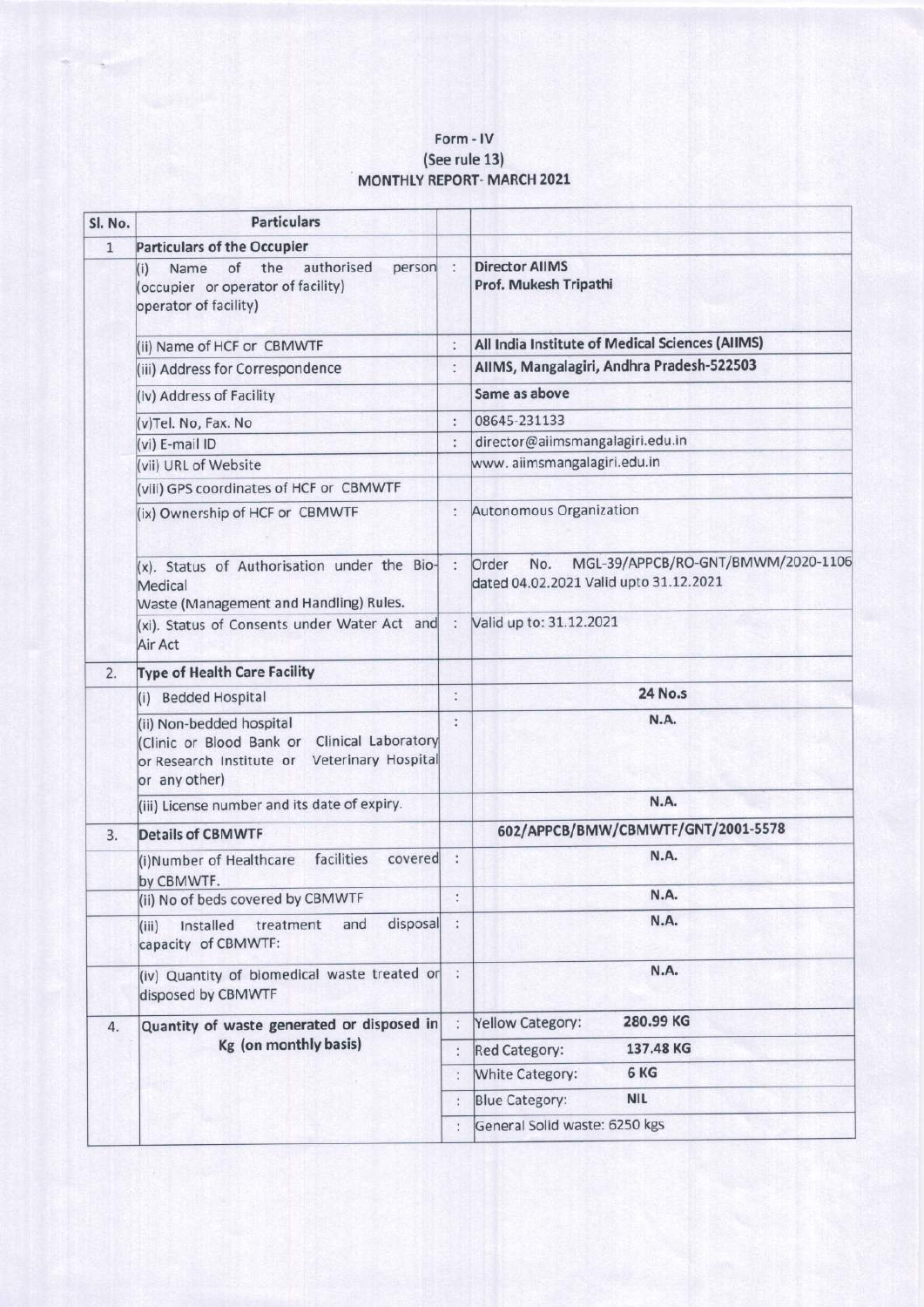| on-site storage facility<br>(i) Details of the                                                                                                      | Size: 144 square feet                                                                                                                                                                                                                                                                                                                                                                                                                                                                                    |
|-----------------------------------------------------------------------------------------------------------------------------------------------------|----------------------------------------------------------------------------------------------------------------------------------------------------------------------------------------------------------------------------------------------------------------------------------------------------------------------------------------------------------------------------------------------------------------------------------------------------------------------------------------------------------|
|                                                                                                                                                     | Capacity:                                                                                                                                                                                                                                                                                                                                                                                                                                                                                                |
|                                                                                                                                                     | Provision of on-site storage: (cold storage or any other<br>provision)                                                                                                                                                                                                                                                                                                                                                                                                                                   |
| (ii) Details of the<br>treatment or<br>disposal facilities<br>recyclable wastes sold<br>to                                                          | Quantity<br>Cap<br>Type of treatment<br>No<br>treated or<br>of<br>Kg/day<br>Equipment<br>units disposed in kg per Annum.<br>Incinerators<br>Plasma Pyrolysis<br>Autoclaves<br>Microwave<br>Hydroclave<br>Shredder<br>Needle tip cutter<br><b>Handled by</b><br>or<br><b>CBMWTF Operator</b><br>destroyer<br>Sharps<br>encapsulation or<br>concrete pit<br>Deep burial pits:<br>Chemical<br>disinfection:<br>Any other<br>treatment<br>equipment:<br>Red Category (like plastic, glass etc.)<br>$\cdot$ : |
| (iii) Quantity of<br>authorized recyclers after<br>treatment in kg per annum.                                                                       | <b>Handled by CBMWTF Operator</b>                                                                                                                                                                                                                                                                                                                                                                                                                                                                        |
| (iv) No of vehicles used for collection<br>and transportation of biomedical<br>waste.                                                               | <b>2 VEHICLES</b>                                                                                                                                                                                                                                                                                                                                                                                                                                                                                        |
| (v) Details of incineration ash and ETP sludge<br>generated and disposed during the treatment<br>of wastes in Kg per annum.                         | disposed<br>Where<br>Quantity generated<br><b>Incineration NIL</b><br>Ash<br><b>ETP Sludge NIL</b>                                                                                                                                                                                                                                                                                                                                                                                                       |
| (vii) Name of the Common Biomedical Waste :<br>Treatment Facility Operator through which<br>wastes are disposed of                                  | <b>SAFEENVIRON</b>                                                                                                                                                                                                                                                                                                                                                                                                                                                                                       |
| (vii) List of member HCF not handed over bio-<br>medical waste.                                                                                     | <b>NIL</b>                                                                                                                                                                                                                                                                                                                                                                                                                                                                                               |
| bio-medical<br>waste :<br>have<br>Do<br>you<br>management committee? If yes, attach<br>minutes of the meetings held during the<br>reporting period. | <b>YES</b>                                                                                                                                                                                                                                                                                                                                                                                                                                                                                               |